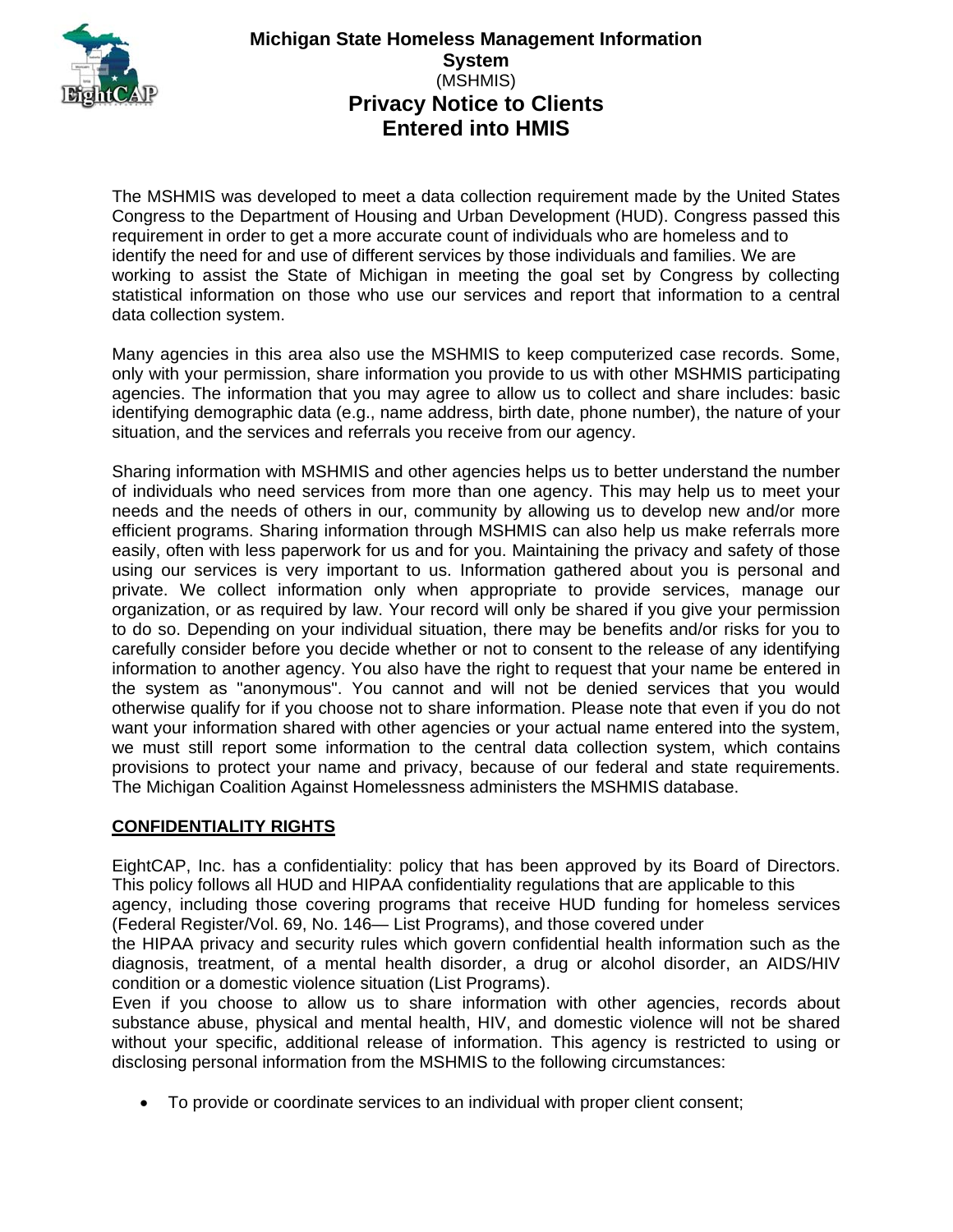- For functions related to payment or reimbursement for services.
- To carry out administrative functions including but not limited to legal, audit, personnel, planning, oversight and management functions;
- Databases used for research, where all identifying information has been removed.
- Contractual research where privacy conditions are met.
- Where a disclosure is required by law and disclosure complies with and is limited to the requirements of the law. Instances where this might occur are during a medical emergency, to report a crime against staff of the agency, or to avert a serious threat to health or safety.

## **YOUR INFORMATION RIGHTS**

As a client receiving services at this agency, you have the following rights:

- **Access to your record**. You have the right to review your MSHMIS record. At your request, we will assist you in viewing the record within 5 working days.
- **Correction of your record**. You have the right to request to have your record corrected so that information is up-to-date and accurate to ensure fairness in its use.
- **Refusal.** You have the right to refuse consent to share your information with other agencies. You may be denied services that you would otherwise qualify for if you refuse to share information. Please note that if you refuse this permission, information will still be entered into the system for statistical purposes, but your information will be closed so that no other agency will have access to it.
- **Anonymous Entry.** You have a right to have your name entered as "Anonymous" if for some reason your name presents a risk even if not shared with other agencies.
- **End Date of Consent and Withdrawal of the Release of Information Form**. If you choose to allow information to be shared with other agencies, your release will be in effect for the specific time frame you have designated. After that time period, information will no longer be shared unless you sign another release. The release of information agreement can be withdrawn at any time by making a written request at this agency.
- **Agency's right to refuse inspection of an individual record** EightCAP may deny your request to inspect or copy your personal information for the following reasons:
	- 1. Information is compiled in reasonable anticipation of litigation or comparable proceedings;
	- 2. Information about another individual other than the agency staff would be disclosed,
	- 3. Information was obtained under a promise of confidentiality other than a promise from this provider and disclosure would reveal the source of the information
	- 4. Information, the disclosure of which would be reasonably likely to endanger the life or physical safety of any individual.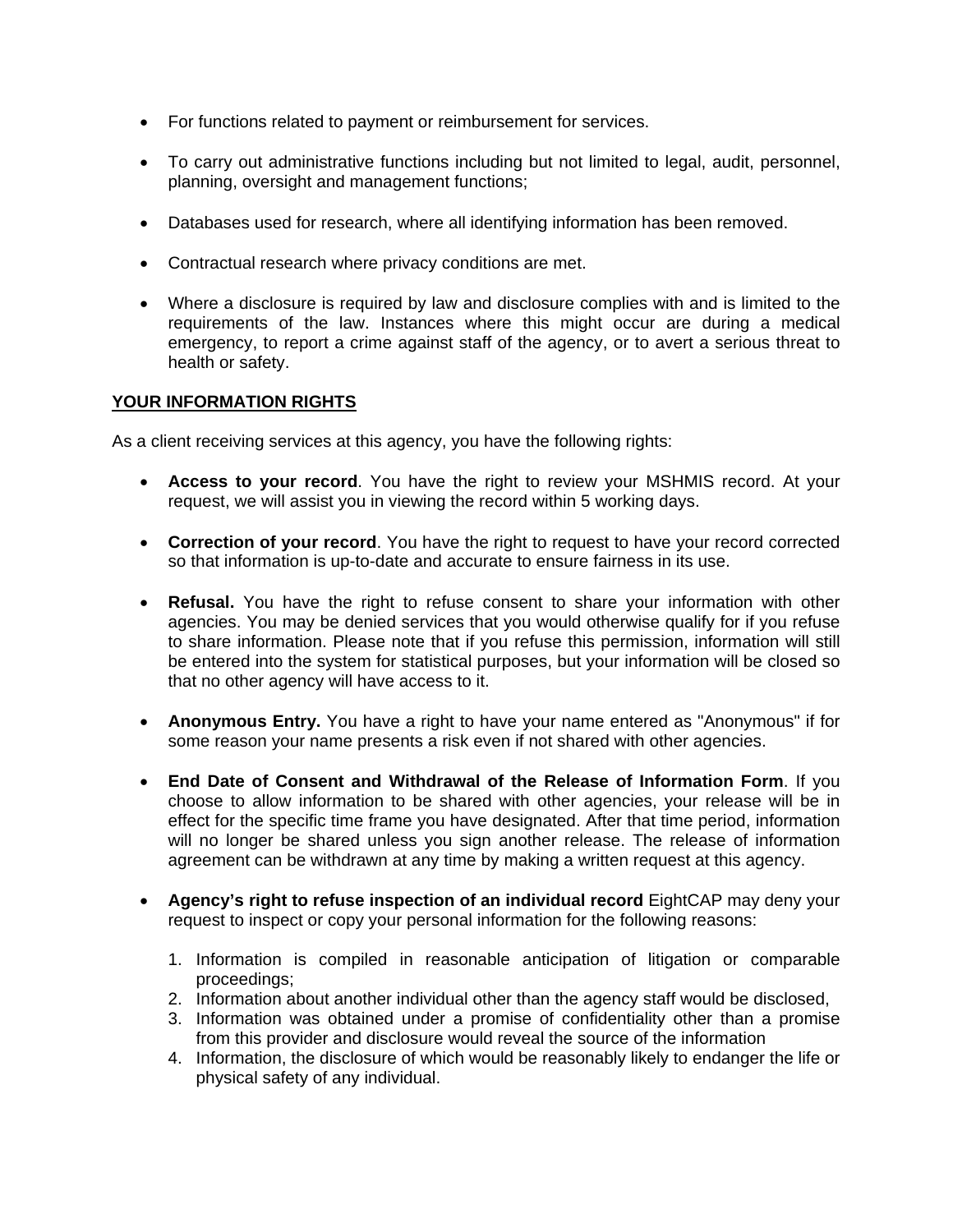- **Harassment**. The agency reserves the right to reject repeated or harassing requests for access or correction. However, if the agency denies your request for access or correction, you will be provided written documentation regarding your request and the reason for denial. A copy of that documentation will also be included in your client record.
- **Grievance**. You have the right to be heard if you feel that your confidentiality rights, have been violated, if you have been denied access to your personal records, or you have been put at personal risk, or harmed. Our agency has established a formal grievance process for you to use in such a circumstance.

#### **HOW YOUR INFORMATION WILL BE KEPT SECURE**

Protecting the safety and privacy of individuals receiving services and the confidentiality of their records is of paramount importance to us. Through training, policies and procedures, and software we have done several things to make sure your information is kept safe and secure:

- The computer program we use has the highest degree of security protection available.
- Only trained and authorized individuals will enter or view your personal information.
- Your name and other identifying information will not be contained in MSHMIS reports that are issued to local, state, or national agencies.
- Employees receive training in privacy protection and agree to follow strict confidentiality standards before using the system.
- The server/database/software only allows authorized individuals access to the information. Only those who should see certain information will be allowed to see that information.
- The server/database will communicate using 128-bit encryption an Internet technology intended to keep information private while it is transported back and forth across the Internet. Furthermore, identifying data stored on the server is also encrypted or coded so that it cannot be recognized.
- The server/database exists behind a firewall a device meant to keep hackers/crackers/viruses/etc. away from the server.
- The main database will be kept physically secure, meaning only authorized personnel will have access to the server / database.
- System Administrators employed by The Michigan Coalition Against Homelessness and a local Lead Agency support the daily operation of the database. Administration of the database is governed by agreements that limit the use of personal information to providing administrative support and generating reports using aggregated information. These agreements further insure the confidentiality of your personal information.

#### **WHAT IS INFORMED CONSENT?**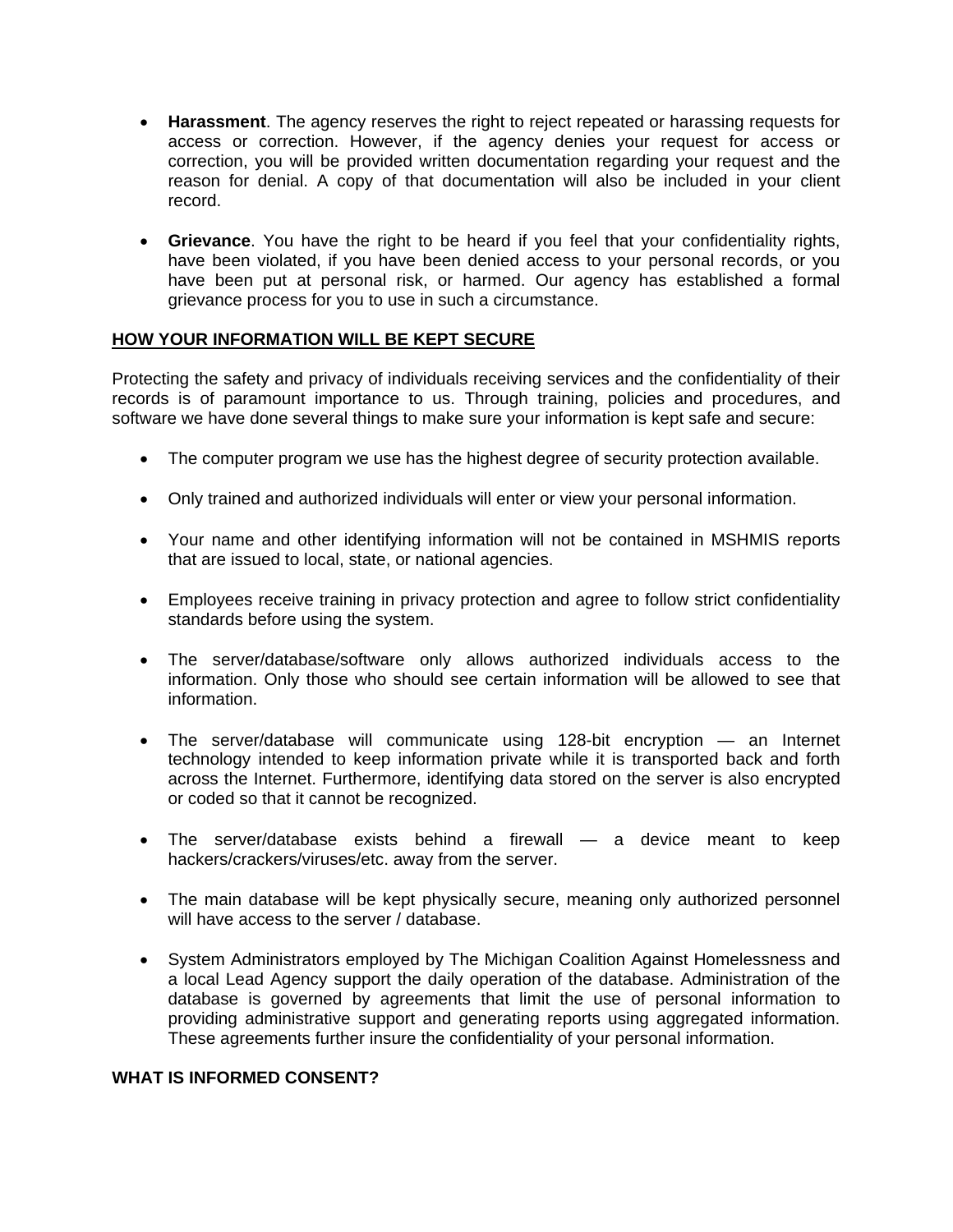Information about you and the services provided to you cannot be given to anyone without your giving informed consent. In order to be able to give informed consent:

- You should be told about the benefits, risks, and available alternatives to sharing your information (KNOWLEDGE).
- You should be able to reasonably understand this information including the potential risks, benefits, options, and consequences (UNDERSTANDING).
- You should not be forced or pressured into a decision. The choice you make should be your decision (VOLUNTARY).

## **BENEFITS OF MSHMIS AND AGENCY INFORMATION SHARING**

Information you provide us can play an important role in our ability and the ability of other agencies to continue to provide the services that you and others in our community are requesting.

Allowing us to share your real name, even in the absence of other information, results in a more accurate count of individuals and the services they use. The security system is designed to create a code that will protect your identity on the system. A more accurate count is important because it can help us and other agencies:

- Better demonstrate the need for services and the specific types of assistance needed in our area.
- Obtain more money and other resources to provide services.
- Plan and deliver quality services to you and your family.
- Assist the agency to improve its work with families and individuals who are homeless.
- Keep required statistics for state and federal funders (such as HUD).

You may choose to agree to share additional information with one or more MSHMIS participating agency in order to:

- Promote coordination of services so your needs are better met.
- Make referrals easier by reducing paperwork.
- Avoid having to repeat as much information to get assistance from other agencies.

#### **RISKS IN SHARING INFORMATION**

While the MSHMIS system was designed to promote better services for those who are homeless, there are risks that may lead some individuals to choose to do one or more of the following:

 Allow only your name, year of birth, and partial social security number (optional) to be shared with all participating agencies. All other information, including where you are